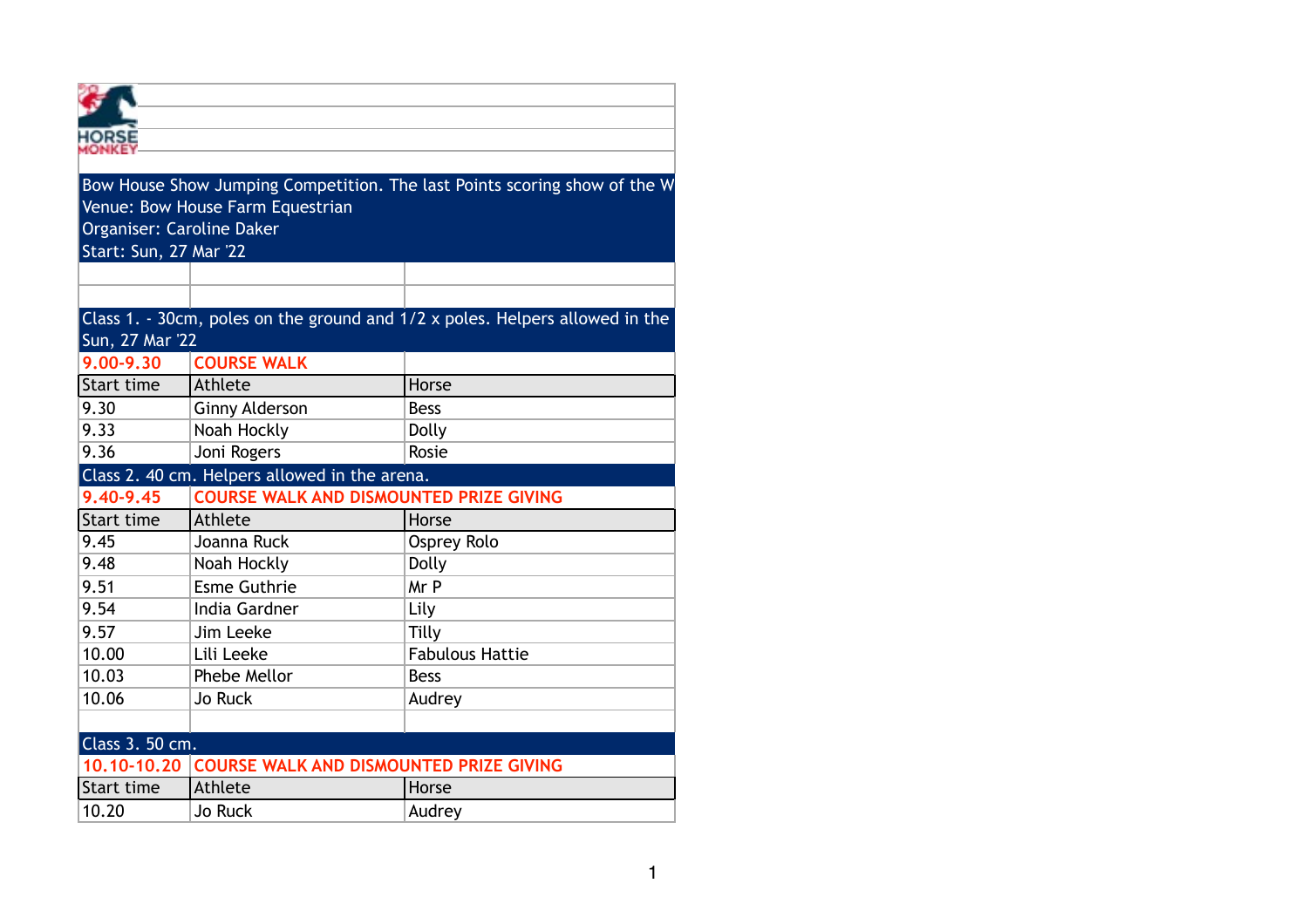| 10.22       | Saffron Walker                                                                | Timmy                  |  |  |
|-------------|-------------------------------------------------------------------------------|------------------------|--|--|
| 10.24       | Maggie Clarke                                                                 | Snowy                  |  |  |
| 10.26       | <b>Charlotte Gee</b>                                                          | Galaxy                 |  |  |
| 10.28       | Mabel Hodgkinson                                                              | April                  |  |  |
| 10.30       | esme guthrie                                                                  | Mr P                   |  |  |
| 10.32       | India Gardner                                                                 | Lily                   |  |  |
| 10.34       | Saskia Swain                                                                  | Princess               |  |  |
| 10.36       | Hannah Lloyd                                                                  | Suzie Q                |  |  |
| 10.38       | Lili Leeke                                                                    | <b>Fabulous Hattie</b> |  |  |
| 10.40       | Jim Leeke                                                                     | Tilly                  |  |  |
| 10.42       | Joanna Ruck                                                                   | Osprey Rolo            |  |  |
| 10.44       | <b>Charlotte Gee</b>                                                          | Snowy                  |  |  |
| 10.46       | Phebe Mellor                                                                  | <b>Bess</b>            |  |  |
| 10.48       | Poppy Bavastock                                                               | Dave                   |  |  |
|             |                                                                               |                        |  |  |
|             | Class 4. 60 cm. GRAND PRIX. All clears in round one to jump off against the c |                        |  |  |
|             |                                                                               |                        |  |  |
| 11,50-11,00 | <b>COURSE WALK AND DISMOUNTED PRIZE GIVING</b>                                |                        |  |  |
| Start time  | Athlete                                                                       | Horse                  |  |  |
| 11.00       | Mabel Hodgkinson                                                              | April                  |  |  |
| 11.02       | Saffron Walker                                                                | Timmy                  |  |  |
| 11.04       | Maggie Clarke                                                                 | Snowy                  |  |  |
| 11.06       | <b>Charlotte Gee</b>                                                          | Galaxy                 |  |  |
| 11.08       | <b>Grace Hockly</b>                                                           | Sprite                 |  |  |
| 11.10       | Izzy Moran                                                                    | Maggie May             |  |  |
| 11.12       | Joanna Ruck                                                                   | Osprey Rolo            |  |  |
| 11.14       | Joni Rogers                                                                   | <b>Jack</b>            |  |  |
| 11.16       | Saskia Swain                                                                  | <b>Princess</b>        |  |  |
| 11.18       | Hannah Lloyd                                                                  | Suzie Q                |  |  |
| 11.20       | <b>Charlotte Gee</b>                                                          | Snowy                  |  |  |
| 11.22       | Phebe Mellor                                                                  | <b>Bess</b>            |  |  |
| 11.24       | Poppy Bavastock                                                               | Dave                   |  |  |
|             | <b>GRAND PRIX JUMP OFF</b>                                                    |                        |  |  |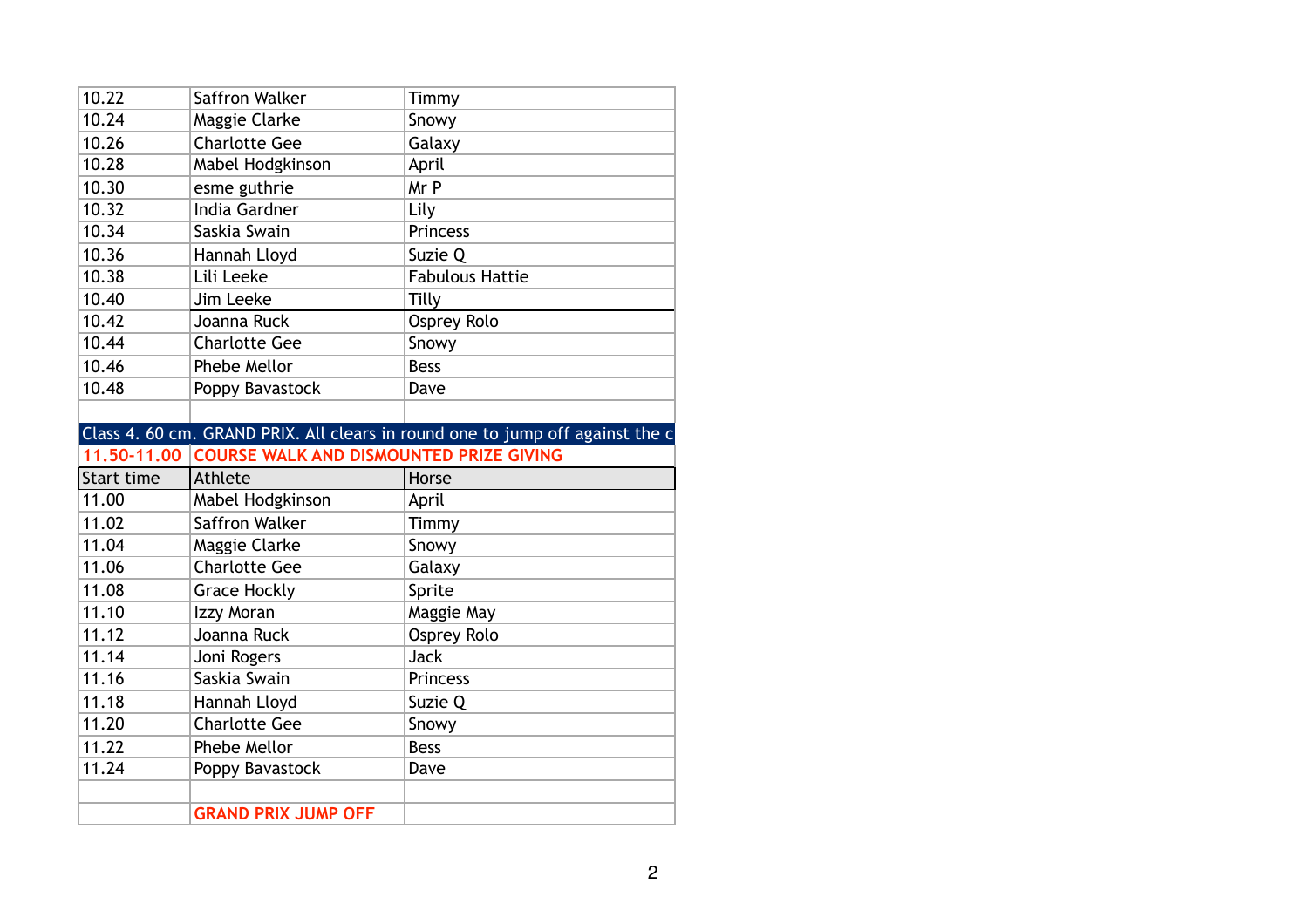| 11.30              |                                                |                          |
|--------------------|------------------------------------------------|--------------------------|
| 11.32              |                                                |                          |
| 11.34              |                                                |                          |
| 11.36              |                                                |                          |
| 11.38              |                                                |                          |
| 11.40              |                                                |                          |
| 11.42              |                                                |                          |
| 11.44              |                                                |                          |
|                    |                                                |                          |
| Class 5. 70 cm.    |                                                |                          |
| 11.45-11.55        | <b>COURSE WALK AND DISMOUNTED PRIZE GIVING</b> |                          |
| Start time         | Athlete                                        | Horse                    |
| 11.55              | Hannah Lake                                    | Hope's Promise           |
| 11.57              | Sophie Banham                                  | <b>Biz</b>               |
| 12.00              | Lily-ann Rogers                                | Glebedale rizzle kicks   |
| 12.02              | Izzy Moran                                     | Maggie May               |
| 12.04              | <b>Richard Jarman</b>                          | Noble Quiet Man          |
| 12.06              | Saffron Walker                                 | Timmy                    |
| 12.08              | <b>Charlotte Gee</b>                           | Snowy                    |
| 12.10              | J.J Rogers                                     | Seiont tywysog (William) |
| 12.12              | <b>Grace Hockly</b>                            | Sprite                   |
| 12.14              | Joni Rogers                                    | <b>Jack</b>              |
| 12.16              | Eva Rogers                                     | Rosie                    |
| 12.18              | Thea Rogers                                    | Jonny                    |
| 12.20              | Rousha De Vaux                                 | Otto                     |
| 12.22              | Lily-ann Rogers                                | Kissemmie reflection     |
|                    |                                                |                          |
| Class 6. 80 cm.    |                                                |                          |
| 12.25-12.35        | <b>COURSE WALK AND DISMOUNTED PRIZE GIVING</b> |                          |
| Start time         | Athlete                                        | Horse                    |
| 12.35              | <b>Grace Hockly</b>                            | Sprite                   |
| $\overline{12.37}$ | <b>Hannah Lake</b>                             | Hope's Promise           |
| 12.40              | Lily-ann Rogers                                | Kissemmie reflection     |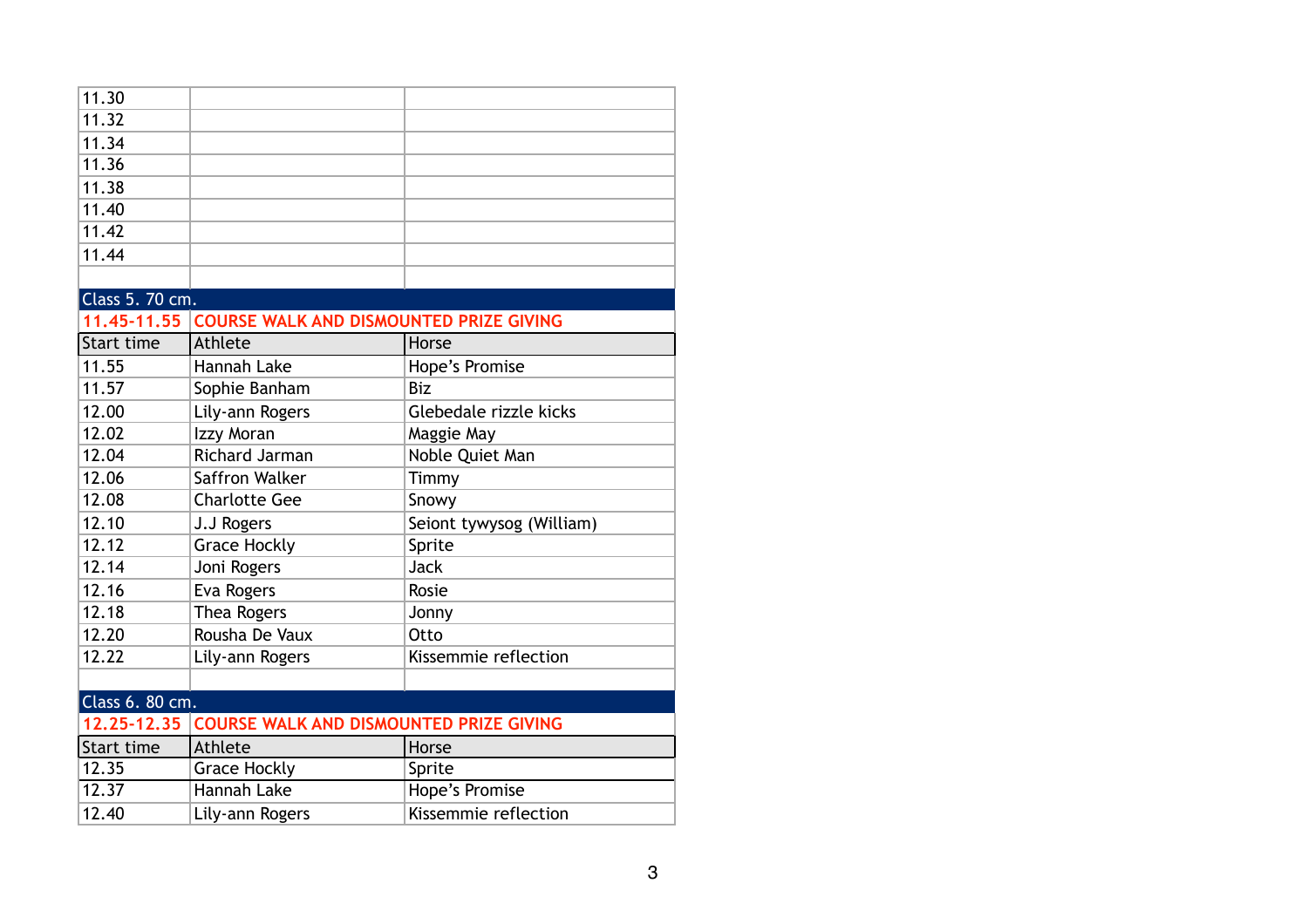| 12.42         | Agatha Liddle                                  | <b>Marton Star</b>                                                            |
|---------------|------------------------------------------------|-------------------------------------------------------------------------------|
| 12.44         | Julie Jones                                    | Pip                                                                           |
| 12.46         | Richard Jarman                                 | Noble Quiet Man                                                               |
| 12.48         | J.J Rogers                                     | Seiont tywysog (William)                                                      |
| 12.50         | Sophie Banham                                  | <b>Biz</b>                                                                    |
| 12.52         | Thea Rogers                                    | Jonny                                                                         |
| 12.54         | Grace Learoyd- Hill                            | <b>Tyrrells I'm Smart</b>                                                     |
| 12.56         | Eva Rogers                                     | Rosie                                                                         |
| 12.58         | Maggie Clarke                                  | Galaxy                                                                        |
| 1.00          | <b>Alice Leeke</b>                             | <b>Buzz</b>                                                                   |
| 1.02          | Lily-ann Rogers                                | Glebedale rizzle kicks                                                        |
| 1.04          | Sarah Alderson                                 | Polly                                                                         |
| 1.06          | Lucy Baldwin                                   | Ice                                                                           |
|               |                                                |                                                                               |
|               |                                                | Class 7. 90 cm. GRAND PRIX. All clears in round one to jump off against the c |
| $1.10 - 1.20$ | <b>COURSE WALK AND DISMOUNTED PRIZE GIVING</b> |                                                                               |
|               |                                                |                                                                               |
| Start time    | Athlete                                        | Horse                                                                         |
| 1.20          | Julie Jones                                    | Pip                                                                           |
| 1.22          | Maggie Clarke                                  | Galaxy                                                                        |
| 1.24          | <b>Jess Clarke</b>                             | Molly                                                                         |
| 1.26          | <b>Alice Leeke</b>                             | <b>Buzz</b>                                                                   |
| 1.28          | <b>Chloe Chessell</b>                          | Finn                                                                          |
| 1.30          | Daisy Bethune                                  | Rookwood Captain                                                              |
| 1.32          | Grace Learoyd- Hill                            | <b>Tyrrells I'm Smart</b>                                                     |
| 1.34          | Sarah Alderson                                 | Polly                                                                         |
| 1.36          | Lucy Baldwin                                   | Ice                                                                           |
|               |                                                |                                                                               |
|               | <b>GRAND PRIX JUMP OFF</b>                     |                                                                               |
| 1.40          |                                                |                                                                               |
| 1.42          |                                                |                                                                               |
| 1.44          |                                                |                                                                               |
| 1.46          |                                                |                                                                               |